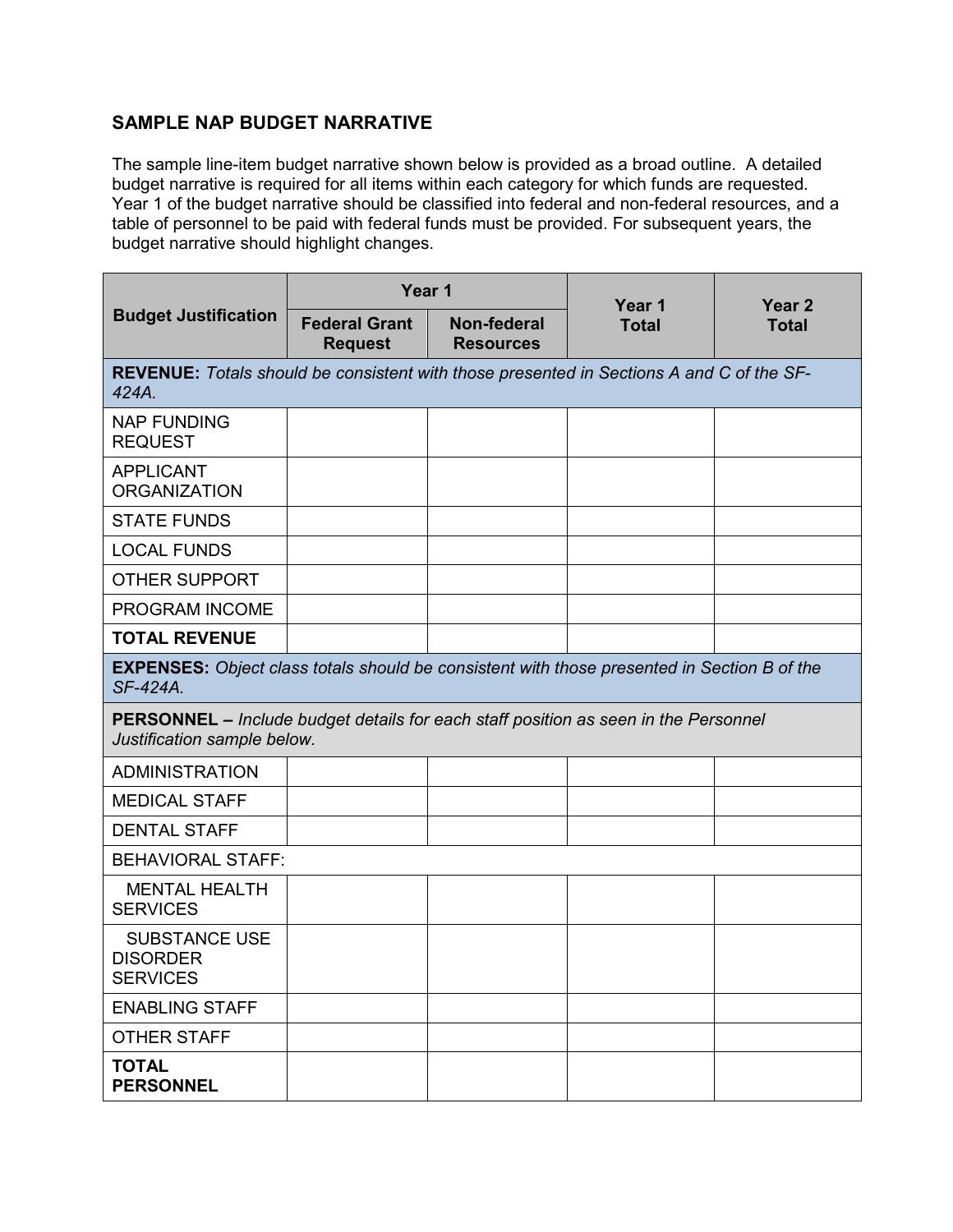|                                                                                                                                                                                                                                                                                                                                                                                            | Year 1                                 |                                        | Year 1       |                        |
|--------------------------------------------------------------------------------------------------------------------------------------------------------------------------------------------------------------------------------------------------------------------------------------------------------------------------------------------------------------------------------------------|----------------------------------------|----------------------------------------|--------------|------------------------|
| <b>Budget Justification</b>                                                                                                                                                                                                                                                                                                                                                                | <b>Federal Grant</b><br><b>Request</b> | <b>Non-federal</b><br><b>Resources</b> | <b>Total</b> | Year 2<br><b>Total</b> |
| <b>FRINGE BENEFITS</b>                                                                                                                                                                                                                                                                                                                                                                     |                                        |                                        |              |                        |
| $FICA @ X.XX\%$                                                                                                                                                                                                                                                                                                                                                                            |                                        |                                        |              |                        |
| Medical @ X%                                                                                                                                                                                                                                                                                                                                                                               |                                        |                                        |              |                        |
| Retirement @ X%                                                                                                                                                                                                                                                                                                                                                                            |                                        |                                        |              |                        |
| Dental @ X%                                                                                                                                                                                                                                                                                                                                                                                |                                        |                                        |              |                        |
| Unemployment &<br><b>Workers</b><br>Compensation @ X%                                                                                                                                                                                                                                                                                                                                      |                                        |                                        |              |                        |
| Disability @ X%                                                                                                                                                                                                                                                                                                                                                                            |                                        |                                        |              |                        |
| TOTAL FRINGE $@$<br>$X\%$                                                                                                                                                                                                                                                                                                                                                                  |                                        |                                        |              |                        |
| <b>TRAVEL</b>                                                                                                                                                                                                                                                                                                                                                                              |                                        |                                        |              |                        |
| Patient travel: \$X x<br>X, XXX uninsured<br>visits and enabling<br>service appointments                                                                                                                                                                                                                                                                                                   |                                        |                                        |              |                        |
| Provider Training: 2<br>trainings in QI/QA @<br>\$X per person x 2<br>FTEs 5 hotel nights<br>@ \$X per night x 2<br>FTEs x 2 trainings                                                                                                                                                                                                                                                     |                                        |                                        |              |                        |
| Outreach (X, XXX<br>miles $@$ \$0.XX per<br>mile)                                                                                                                                                                                                                                                                                                                                          |                                        |                                        |              |                        |
| <b>TOTAL TRAVEL</b>                                                                                                                                                                                                                                                                                                                                                                        |                                        |                                        |              |                        |
| <b>EQUIPMENT –</b> Provide the total cost associated with one-time equipment purchases. Line-item<br>cost information for equipment should be included in the Equipment List form. Maximum federal<br>request of \$150,000 for Equipment and/or minor A/R costs in Year 1 only. Provide adequate<br>narrative to explain how these funds will be utilized for operational costs in Year 2. |                                        |                                        |              |                        |
| <b>TOTAL EQUIPMENT</b><br>(See Equipment<br>List)                                                                                                                                                                                                                                                                                                                                          |                                        |                                        |              |                        |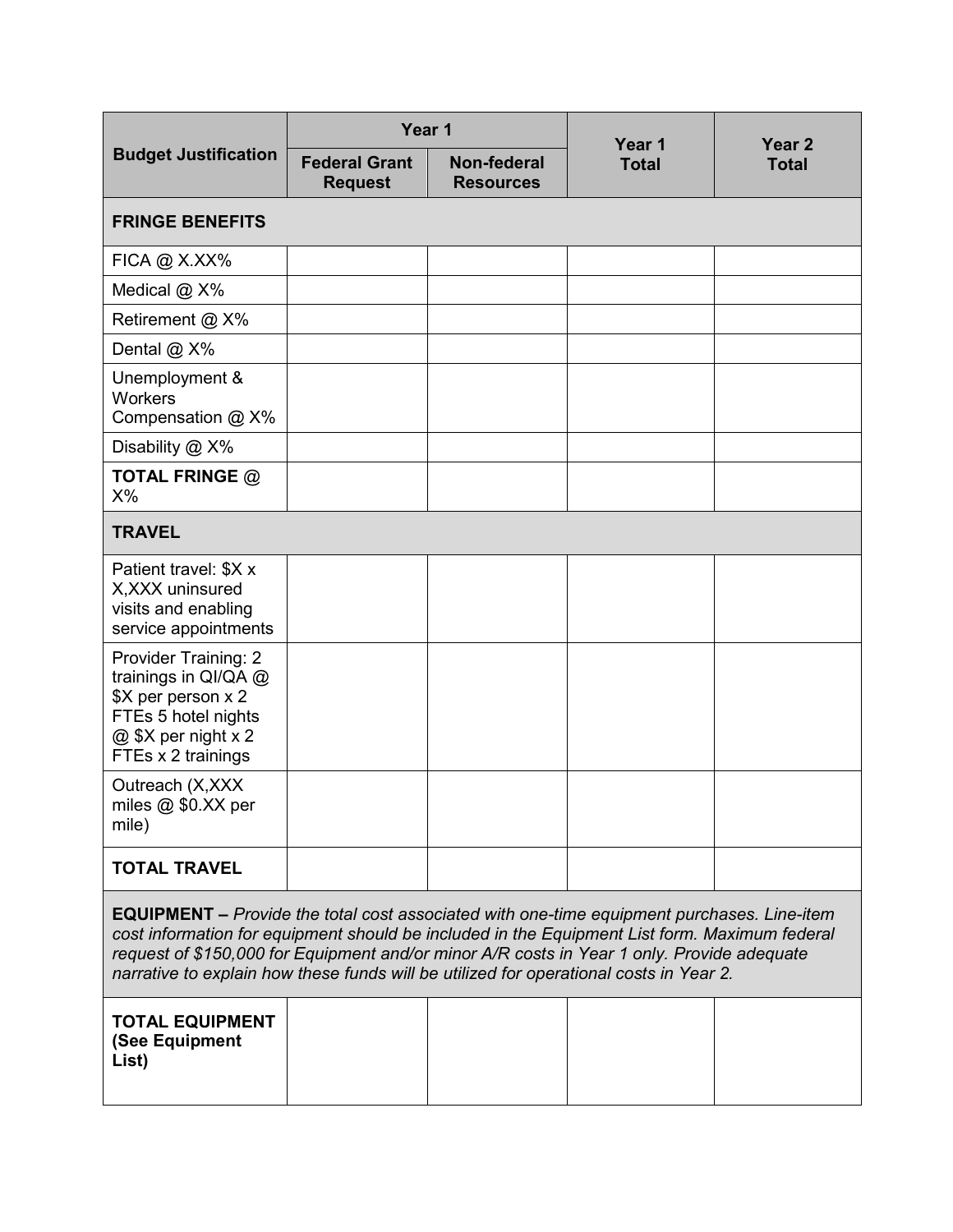|                                                                                                                                                                                                                                   | Year 1                                                                                         |                                 | Year 1       | Year 2<br><b>Total</b> |  |  |
|-----------------------------------------------------------------------------------------------------------------------------------------------------------------------------------------------------------------------------------|------------------------------------------------------------------------------------------------|---------------------------------|--------------|------------------------|--|--|
| <b>Budget Justification</b>                                                                                                                                                                                                       | <b>Federal Grant</b><br><b>Request</b>                                                         | Non-federal<br><b>Resources</b> | <b>Total</b> |                        |  |  |
|                                                                                                                                                                                                                                   | <b>SUPPLIES</b> – Include equipment items that cost less than \$5,000 each and other supplies. |                                 |              |                        |  |  |
| Printing Costs (\$X.XX<br>per brochure x X,000<br>copies)                                                                                                                                                                         |                                                                                                |                                 |              |                        |  |  |
| <b>Medical Supplies</b><br>(\$X.XX per visit x<br>X, XXX visits)                                                                                                                                                                  |                                                                                                |                                 |              |                        |  |  |
| <b>Dental Supplies</b><br>(\$X.XX per visit x<br>X, XXX visits)                                                                                                                                                                   |                                                                                                |                                 |              |                        |  |  |
| Webcams to support<br>telehealth (5<br>webcams @ \$XX<br>each)                                                                                                                                                                    |                                                                                                |                                 |              |                        |  |  |
| Tablets for providers<br>to connect with EHR<br>system (3 tablets $@$<br>\$XXX each)                                                                                                                                              |                                                                                                |                                 |              |                        |  |  |
| <b>TOTAL SUPPLIES</b>                                                                                                                                                                                                             |                                                                                                |                                 |              |                        |  |  |
| <b>CONTRACTUAL</b> – Include detailed justification. Summaries of contracts for clinical services must<br>be included in Attachment 7. Contracts for a significant portion of the scope of project must be<br>attached to Form 8. |                                                                                                |                                 |              |                        |  |  |
| <b>Pharmacy Services</b><br>(\$X per contract)                                                                                                                                                                                    |                                                                                                |                                 |              |                        |  |  |
| <b>Laboratory Services</b><br>(\$X per sample x<br>X, XXX samples)                                                                                                                                                                |                                                                                                |                                 |              |                        |  |  |
| Housekeeping<br>Services (\$X per<br>month x 12 months)                                                                                                                                                                           |                                                                                                |                                 |              |                        |  |  |
| Optometry<br>Services (\$X<br>per patient x<br>XXX patients)                                                                                                                                                                      |                                                                                                |                                 |              |                        |  |  |
| Waste Removal (\$X<br>per month x 12<br>months)                                                                                                                                                                                   |                                                                                                |                                 |              |                        |  |  |
| <b>TOTAL</b><br><b>CONTRACTUAL</b>                                                                                                                                                                                                |                                                                                                |                                 |              |                        |  |  |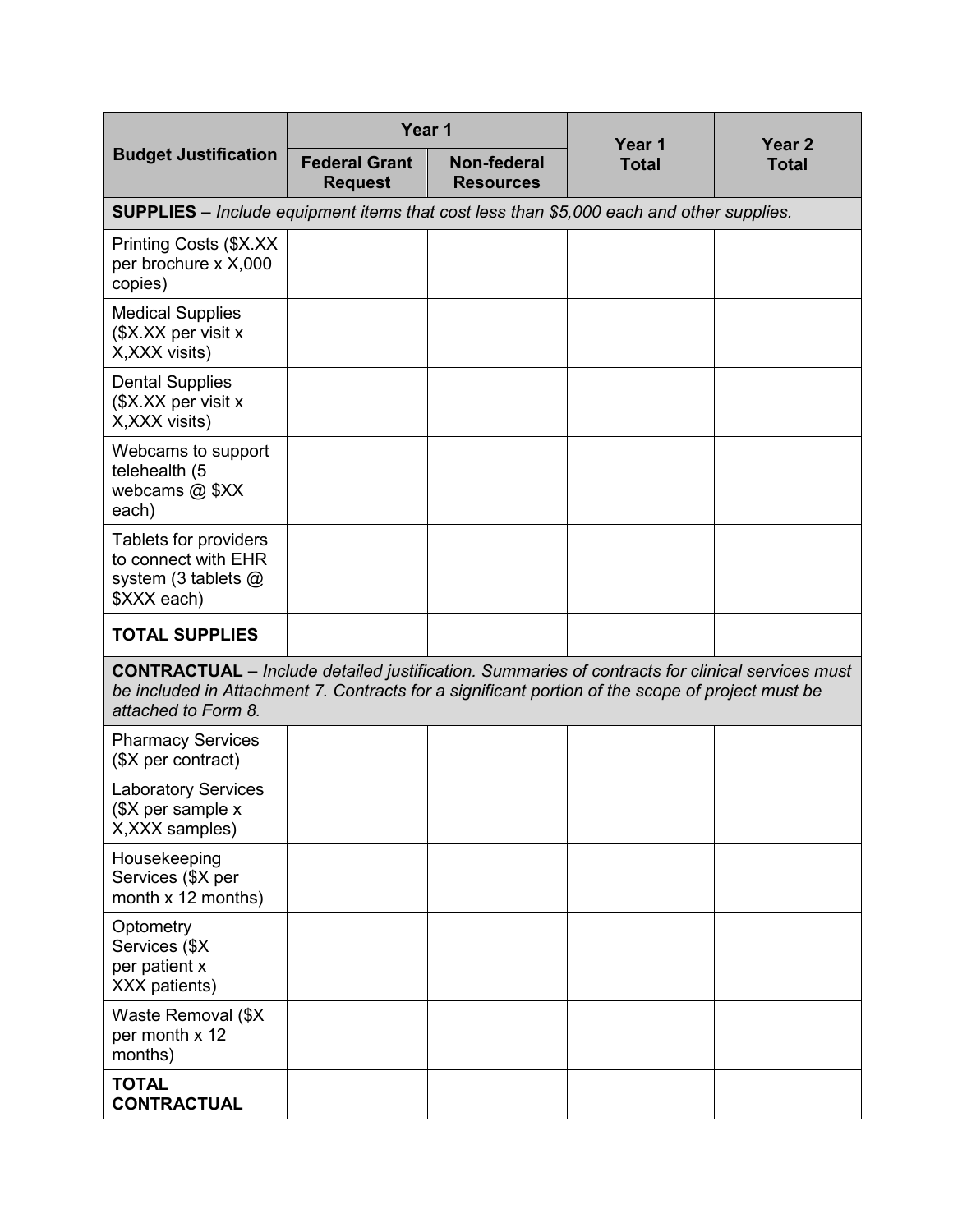|                                                                                                                                                                                                                                                                                                                                                                                                          | Year 1                                 |                                 | Year 1<br><b>Total</b> | Year 2<br><b>Total</b> |  |
|----------------------------------------------------------------------------------------------------------------------------------------------------------------------------------------------------------------------------------------------------------------------------------------------------------------------------------------------------------------------------------------------------------|----------------------------------------|---------------------------------|------------------------|------------------------|--|
| <b>Budget Justification</b>                                                                                                                                                                                                                                                                                                                                                                              | <b>Federal Grant</b><br><b>Request</b> | Non-federal<br><b>Resources</b> |                        |                        |  |
| <b>CONSTRUCTION</b> - Provide the total cost associated with each one-time minor A/R project. Line-<br>item cost information for minor A/R should be included in the A/R Project Budget Justification.<br>Maximum federal request of \$150,000 for Equipment and/or A/R costs in Year 1 only. Provide<br>adequate narrative to explain how these funds will be utilized for operational costs in Year 2. |                                        |                                 |                        |                        |  |
| Minor A/R costs for<br>ABC Site -<br>renovation of exam<br>rooms                                                                                                                                                                                                                                                                                                                                         |                                        |                                 |                        |                        |  |
| Minor A/R costs for<br>$XYZ$ Site $-$<br>renovation of dental<br>suite                                                                                                                                                                                                                                                                                                                                   |                                        |                                 |                        |                        |  |
| <b>TOTAL</b><br><b>CONSTRUCTION</b><br>(See Minor A/R<br><b>Budget</b><br>Justification)                                                                                                                                                                                                                                                                                                                 |                                        |                                 |                        |                        |  |
| <b>OTHER</b> – Include detailed justification. Note: Federal funding CANNOT support grant-writing,<br>fundraising, or lobbying costs.                                                                                                                                                                                                                                                                    |                                        |                                 |                        |                        |  |
| <b>EHR</b> provider<br>licenses<br>\$X each                                                                                                                                                                                                                                                                                                                                                              |                                        |                                 |                        |                        |  |
| Staff Recruitment -<br>newspaper and<br>Internet posting                                                                                                                                                                                                                                                                                                                                                 |                                        |                                 |                        |                        |  |
| <b>Audit Services with</b><br><b>HIJ Firm</b>                                                                                                                                                                                                                                                                                                                                                            |                                        |                                 |                        |                        |  |
| <b>Membership Dues</b><br>(specify membership<br>organization and cost<br>per each)                                                                                                                                                                                                                                                                                                                      |                                        |                                 |                        |                        |  |
| <b>Property Insurance</b>                                                                                                                                                                                                                                                                                                                                                                                |                                        |                                 |                        |                        |  |
| Repairs and<br>Maintenance - not<br>covered by warranty<br>$($X \text{ per month} \times 12)$<br>months)                                                                                                                                                                                                                                                                                                 |                                        |                                 |                        |                        |  |
| <b>TOTAL OTHER</b>                                                                                                                                                                                                                                                                                                                                                                                       |                                        |                                 |                        |                        |  |